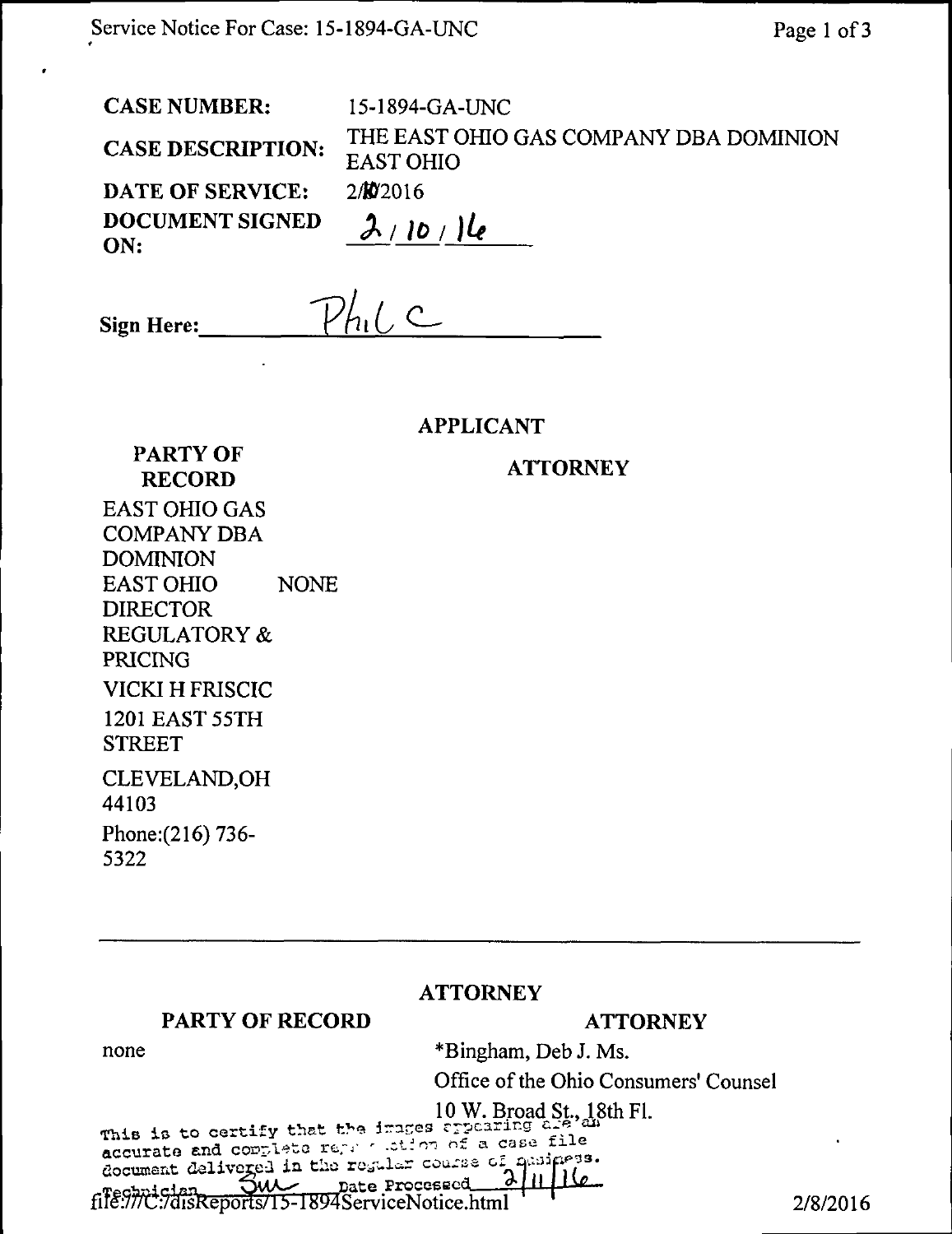|      | Columbus, OH 43215                |
|------|-----------------------------------|
|      | Phone: 614-466-1311               |
|      | Fax:614-466-9475                  |
|      | Email:bingham@occ.state.oh.us     |
| none | *Parram, Devin D. Mr.             |
|      | Taft Stettinius & Hollister       |
|      | 65 East State Street              |
|      | Suite 1000                        |
|      | Columbus, OH 43215                |
|      | Phone: 614-334-6117               |
|      | Fax:614-221-2007                  |
|      | Email:dparram@taftlaw.com         |
| none | *Glover, Rebekah J. Ms.           |
|      | Whitt Sturtevant                  |
|      | 88 E. Broad St                    |
|      | <b>Suite 1590</b>                 |
|      | Columbus, OH 43215                |
|      | Phone: 937-417-3683               |
|      | Email:glover@whitt-sturtevant.com |
|      |                                   |

## **PARTY OF RECORD**

## **PARTY OF RECORD**

### **ATTORNEY**

KROGER COMPANY, THE NONE MR. DENIS GEORGE 1014 VINE STREET-G07 CINCINNATI,OH 45202-1100

NORTHEAST OHIO NATURAL GAS CORP PRES THOMAS J SMITH 5640 LANCASTER - NEWARK ROAD NONE

file:///C:/disReports/15-1894ServiceNotice.html

2/8/2016